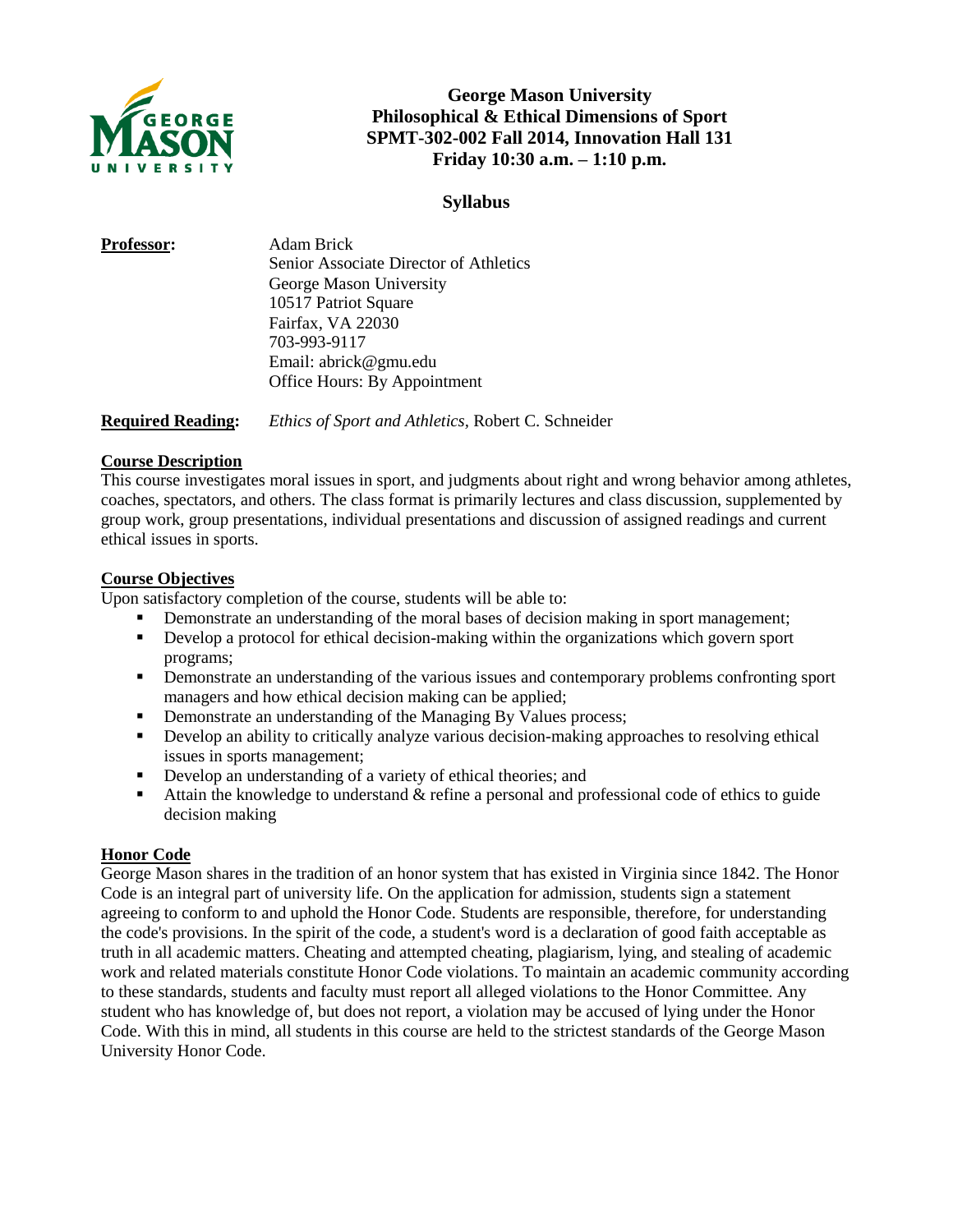## **Student Support**

Any eligible student with an exceptionality documented through George Mason University's Disability Resource Center must notify the instructor so that suitable accommodations can be implemented. The notification should take place during the first week of class.

## **Responsibilities**

- Assigned reading is expected to be done prior to coming to class.
- All written assignments must be typed.
- Regular attendance and participation is expected.
- Abide by the Honor Code, guided by the spirit of academic integrity.

#### **Class Attendance**

Attendance will be taken prior to each class session.Class attendance and participation enhances your academic success and will be a factor in grading. Therefore, you should attend all scheduled class meetings in accordance with George Mason policy.

You can only stay engaged in the subject matter if you read the required material and achieve deeper learning through class discussion. Ethics is not black and white. Ethics are personal and they are professional. The definition of ethics is different for different people. Differences in decision-making in ethical situations happens everyday by people with sound principles, rigorous discipline and unparalleled integrity. "Good" people will disagree on the road to be taken, or the ethical decision to be made. You will each learn more about your personal and professional values and ethics the more you allow them to be challenged. This course should be a catalyst for self-assessment. Class discussion will enhance your review.

## **Participation**

Respect the free exchange of thought in an academic environment and the participants therein. For example: a) do not have any sound emitting devices turned on; b) wait until the teacher/guest speaker has finished prior to gathering your belongings; and c) do not smoke, chew tobacco, eat, sleep, disrupt others by inappropriate talking, or disrespect the class schedule by being tardy. You are encouraged to a) feel free to openly and respectfully contribute your thoughts; b) listen actively to the comments of others; c) be punctual; d) ask any and all appropriate questions that you have; and e) maintain civility in your interpersonal communications. Class discussions will be conducted in a civil, informed fashion wherein disruptive students will be asked to leave the class. Your contributions are not only welcomed, they are essential.

#### **Case Studies**

Topics related to sports and ethics will be selected from the textbook and current sports news, and used for class discussion and for case studies. Each student will participate in the analysis of two to four case studies. In preparation for a case study, students must submit a 1-2 page analysis and lead the class discussion related to the particular case.

#### **Exams**

There will be a mid-term and a final examination.

#### **Quizzes**

There will be four quizzes throughout the semester. The top three scores on the quizzes will each count thirty points (totaling a value of 90 points toward the final grade). The quiz subject matter will be related to the required reading or discussion from previous classes.

#### **Paper**

During the course the class will view a movie selected by the professor related to ethical issues in sports. Each student will write a paper (not a movie critique) that includes an analysis of the ethical implications of the movie using the theories and decision-making models learned in class. Papers should be 4-6 pages in length with all appropriate citations.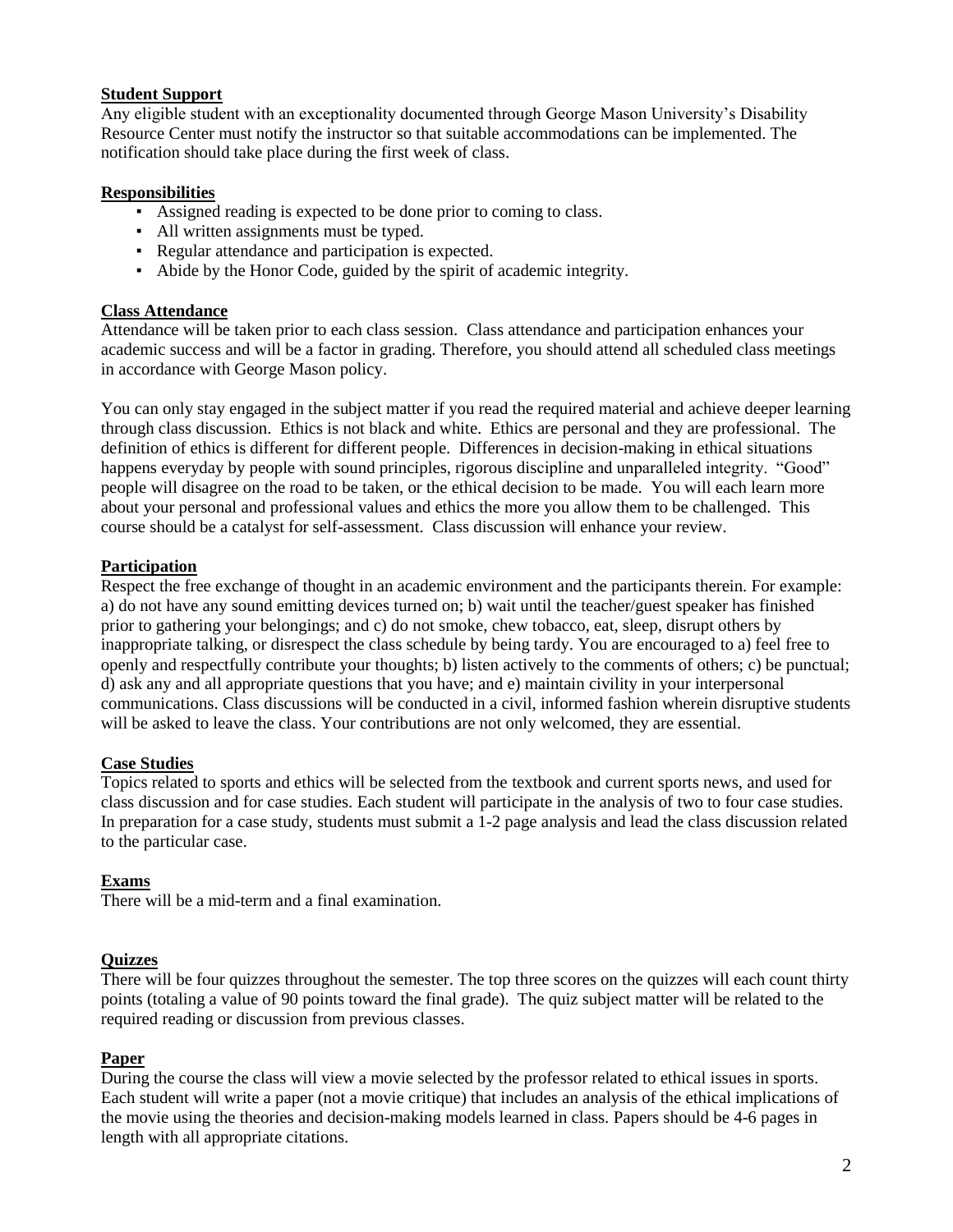#### **Guest Speakers**

Prominent guest speakers from the sports business industry may be used on an occasional basis.

#### **Important Dates to Remember**

| August 28 <sup>th</sup> | <b>First Class</b>       |
|-------------------------|--------------------------|
| October $17th$          | Mid-Term Examination     |
| November $7th$          | Papers Due               |
| December $12th$         | <b>Final Examination</b> |

### **Evaluation**

This class will be guided by the principle that when it comes to ethics, **"**This is who I am, not what I do." Translation: Everything will be evaluated, because what is not evaluated does not improve.

| Class participation $\&$ attendance | 200 |
|-------------------------------------|-----|
| Quizzes (3 out of 4)                | 90  |
| Mid-Term Examination                | 200 |
| Case Studies (2-4)                  | 100 |
| Paper                               | 200 |
| Final Examination                   | 200 |
| Courtesy of the Professor           | 10  |
|                                     |     |

### **TOTAL POINTS AVAILABLE** 1,000

#### **Grading Scale**

| <b>Course Score</b> | Grade |
|---------------------|-------|
| 970-1000            | $A+$  |
| 930-969             | A     |
| 900-929             | $A -$ |
| 870-899             | $B+$  |
| 830-869             | B     |
| 800-829             | $B -$ |
| 770-799             | $C+$  |
| 730-769             | C     |
| 700-729             | $C-$  |
| 650-699             | D     |
| 649 or less         | F     |

#### **Alternative Work**

*There is NO make-up work.* Only those excused absences supported by documentation will be addressed at the instructor's discretion on an individual basis (e.g. a physician's note for an illness). Alternative work due to intercollegiate athletic competitions or other legitimate university activity must be arranged PRIOR to due date. A grade of '0' will be assigned to all missed work unless otherwise determined by the instructor.